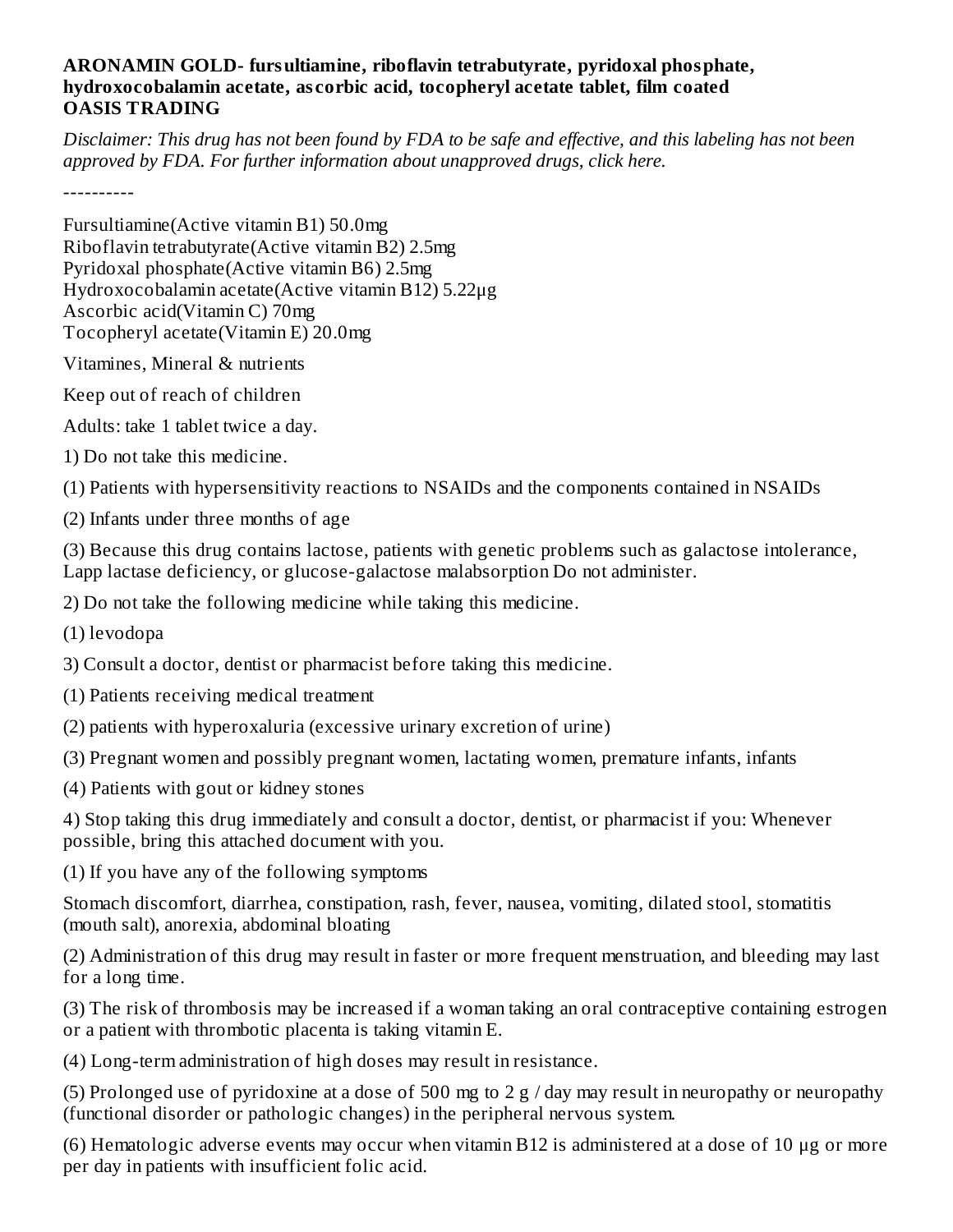- 5) Other Precautions for Taking
- (1) Keep the prescribed dosage and dosage.
- (2) it may interfere with the detection of blood glucose during various urine tests
- (3) The urine may turn yellow, which may affect the clinical examination
- 6) Storage Precautions
- (1) Keep out of the reach of children.
- (2) Avoid direct sunlight. Store in a cool, dry place.
- (3) To prevent misuse (misuse) and to preserve quality, please do not put in another container.

Microcrystalline Cellulose, Magnesium Stearate, Crospovidone, Copovidone, Colloidal Silicon Dioxide, OY-25014, OY-S-29019

For oral use only



## **ARONAMIN GOLD**

fursultiamine, riboflavin tetrabutyrate, pyridoxal phosphate, hydroxocobalamin acetate, ascorbic acid, tocopheryl acetate tablet, film coated

**Product Information**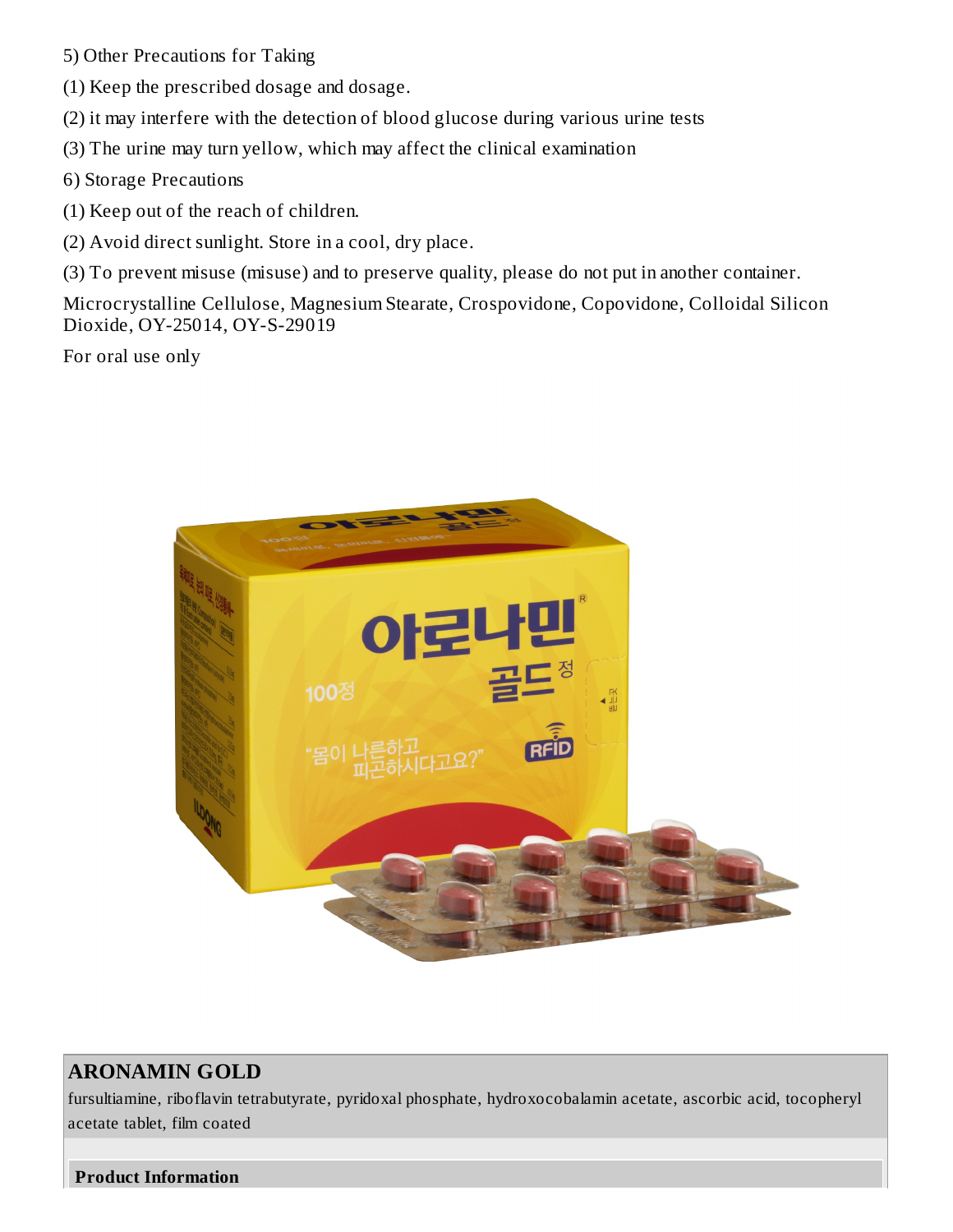| <b>Product Type</b>            | HUMAN OTC DRUG | Item Code (Source) | NDC:72689-0024 |
|--------------------------------|----------------|--------------------|----------------|
| <b>Route of Administration</b> | ORAL           |                    |                |

| <b>Active Ingredient/Active Moiety</b>                                                         |                                           |                  |  |
|------------------------------------------------------------------------------------------------|-------------------------------------------|------------------|--|
| <b>Ingredient Name</b>                                                                         | <b>Basis of Strength</b>                  | Strength         |  |
| RIBO FLAVIN TETRABUTYRATE (UNII: F211C9MSGY) (RIBOFLAVIN TETRABUTYRATE<br>- $UNII: F211C9MSGY$ | <b>RIBOFLAVIN</b><br><b>TETRABUTYRATE</b> | $2.5 \text{ mg}$ |  |
| FURSULTIAMINE (UNII: 05J61265PX) (FURSULTIAMINE - UNII:05J61265PX)                             | <b>FURSULTIAMINE</b>                      | $50$ mg          |  |
| HYDRO XO COBALAMIN ACETATE (UNII: S535M27N3Q) (HYDRO XOCOBALAMIN -<br>UNII: Q40 X8 H422O)      | <b>HYDROXOCOBALAMIN</b>                   | $5.22$ ug        |  |
| .ALPHA.-TOCOPHEROL ACETATE (UNII: 9E8X80D2L0) (.ALPHA.-TOCOPHEROL -<br>UNII:H4N855PNZ1)        | .ALPHA.-TOCOPHEROL<br><b>ACETATE</b>      | $20$ mg          |  |
| ASCORBIC ACID (UNII: PQ6CK8PD0R) (ASCORBIC ACID - UNII:PQ6CK8PD0R)                             | ASCORBIC ACID                             | $70$ mg          |  |
|                                                                                                |                                           |                  |  |

| <b>Inactive Ingredients</b>                    |          |  |  |
|------------------------------------------------|----------|--|--|
| <b>Ingredient Name</b>                         | Strength |  |  |
| LACTOSE MONOHYDRATE (UNII: EWQ57Q815X)         |          |  |  |
| <b>MAGNESIUM STEARATE (UNII: 70097M6I30)</b>   |          |  |  |
| MICRO CRYSTALLINE CELLULOSE (UNII: OP1R32D61U) |          |  |  |
| COPOVIDONE K25-31 (UNII: D9C330MD8B)           |          |  |  |
| <b>SILICON DIO XIDE (UNII: ETJ7Z6XBU4)</b>     |          |  |  |
| CROSPOVIDONE (UNII: 2S7830E561)                |          |  |  |

| <b>Product Characteristics</b> |      |                     |                    |
|--------------------------------|------|---------------------|--------------------|
| Color                          | red  | Score               | no score           |
| <b>Shape</b>                   | OVAL | <b>Size</b>         | $16 \,\mathrm{mm}$ |
| Flavor                         |      | <b>Imprint Code</b> | $\rm{Aro}\,G$      |
| <b>Contains</b>                |      |                     |                    |

|  | <b>Packaging</b> |
|--|------------------|
|  |                  |

|                              | - ------                  |                                                                             |                                |                           |  |
|------------------------------|---------------------------|-----------------------------------------------------------------------------|--------------------------------|---------------------------|--|
| #                            | <b>Item Code</b>          | Package Description                                                         | <b>Marketing Start</b><br>Date | <b>Marketing End Date</b> |  |
|                              |                           | NDC:72689-0024- 100 in 1 BLISTER PACK; Type 0: Not a Combination<br>Product | 11/20/2018                     |                           |  |
|                              |                           |                                                                             |                                |                           |  |
| <b>Marketing Information</b> |                           |                                                                             |                                |                           |  |
|                              | <b>Marketing Category</b> | <b>Application Number or Monograph Citation</b>                             | <b>Marketing Start Date</b>    | <b>Marketing End Date</b> |  |
|                              | unapproved drug other     |                                                                             | 11/20/2018                     |                           |  |

**Labeler -** OASIS TRADING (689991468)